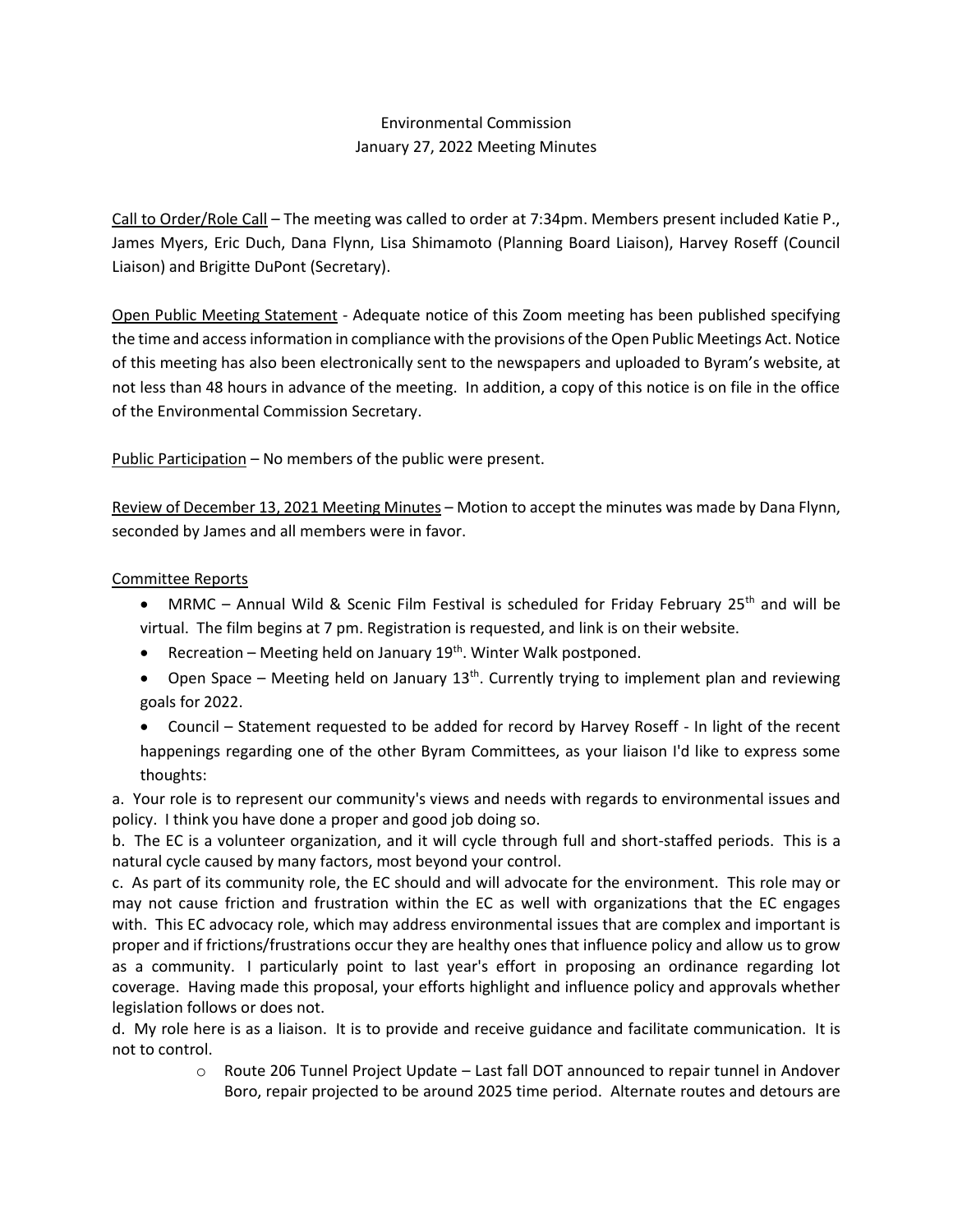still being reviewed by DOT but projected to involve streets such as Tamarack Rd and Roseville Rd. Roughly 15K truck/vehicles travel on 206 daily and will provide updated status regarding various issues concerning detours into rural areas.

#### New Business

- New Member Secretary Brigitte DuPont
- Recreation Liaison Position On hold until next meeting
- Arbor Day Confirmed with state nursery they are offering free seedlings again with pick-up date of April 22<sup>nd</sup>. Proposed to hold annual event on Saturday, April 23<sup>rd</sup>. Motion to accept date was made by Lisa, seconded by Dana and all members were in favor. Motion to apply for seedlings was made by Lisa, seconded by James and all members were in favor. Motion to renew Arbor Day Foundation membership was made by Lisa, seconded by James and all members were in favor.
- TREX Plastics Challenge Will be picking up plastic bags 2x per week
- New Bill Approved Supporting Jersey Native Plants Promotes sale of native plants at garden centers and nurseries along with increasing consumer awareness. Will be discussed when EC holds events.

### Old Business

- Deer Management To be reviewed next meeting by Katie B.
- Tools Update Trail tools received before end of year and paid out of Rec budget with a total of 19 items; all tools besdies two saws are all in shed by Tamarack Park. Tools have been inventoried and have labels including being numbered with permanent marker. There will be a list and notebook for a sign in/sign out sheet when tools are used.
- Highlands Grant Lake Management Plan was sent out end of November 2021 and will give understanding what plan will include. Zoom meeting scheduled for February 7th w/ council and Highlands to discuss doing the study which will look at certain lakes in Byram and will look at different categories of study including water quality/storm water management and will go into plan. It will then become a foundation to then go after other state monies to implement addition measures to improve the lakes. Scope of work will be developed and then to hire a firm to do work. EC likes opportunity to review scope of work and to review the plan prior to being finalized.
- 2022 Goals
	- o Deer Management Plan
	- o ANJEC Grant Motion to renew ANJEC membership at \$375 was made by Lisa, seconded by James and all members were in favor.
	- o Spotted Lanternfly
	- o Sponsor Two Trail Clean-ups/Invasive Species
	- o Arbor Day Event
	- o Township Drainage Project Involvement
- Winter Salt Road Runoff Monitoring
- Third Grade Tree Seedling Program